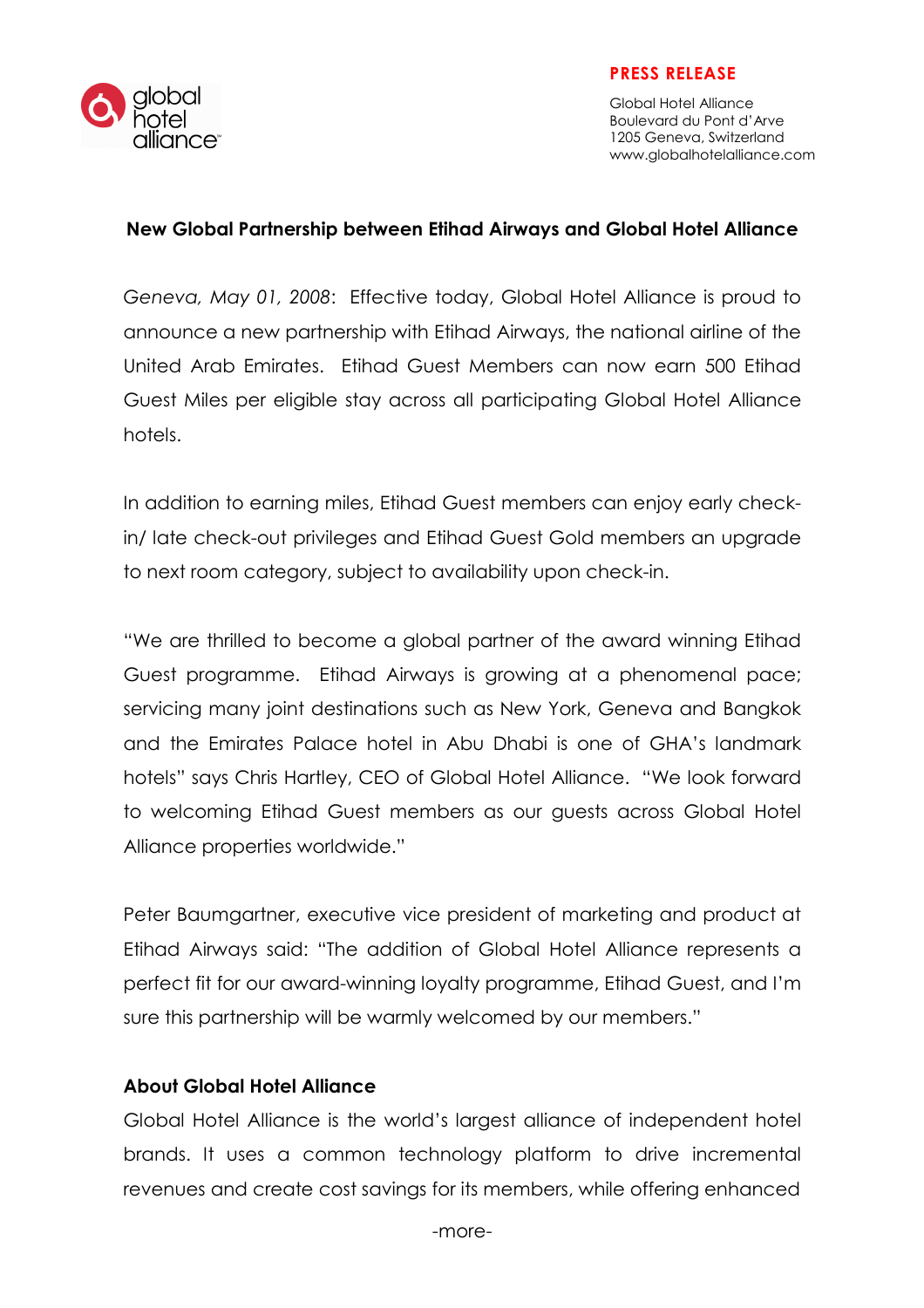# PAGE2/ NEW GLOBAL PARTNERSHIP BETWEEN ETIHAD AIRWAYS AND GLOBAL HOTEL ALLIANCE

recognition and service to customers across all brands. GHA currently comprises of Anantara, Cham, Dusit, Kempinski, Landis, Leela, Marco Polo, Omni and Pan Pacific, encompassing 163 upscale and luxury hotels with over 52,000 rooms in 126 cities and across 42 different countries. www.globalhotelalliance.com

For further information, please contact: Stephanie Buchholz Global Hotel Alliance, Geneva Tel: +41 22 596 4462 Email: stephanie.buchholz@globalhotelalliance.com

## About Etihad Airways

Etihad Airways is the national airline of the United Arab Emirates based in the capital city of Abu Dhabi.

Currently Etihad offers flights to 45 destinations in the Middle East, Europe, North America, Africa, Asia and Australia.

Etihad offers the highest standards of service and comfort both on the ground and in the air. Customers can enjoy world-class cuisine, awardwinning flat-beds in its premium cabins and the widest seats in economy, as well as more than 500 hours of on-demand in-flight entertainment.

## About Etihad Guest

Etihad Guest was launched in August 2006 and has quickly established itself as one of airline industry's fastest-growing and most innovative loyalty programmes.